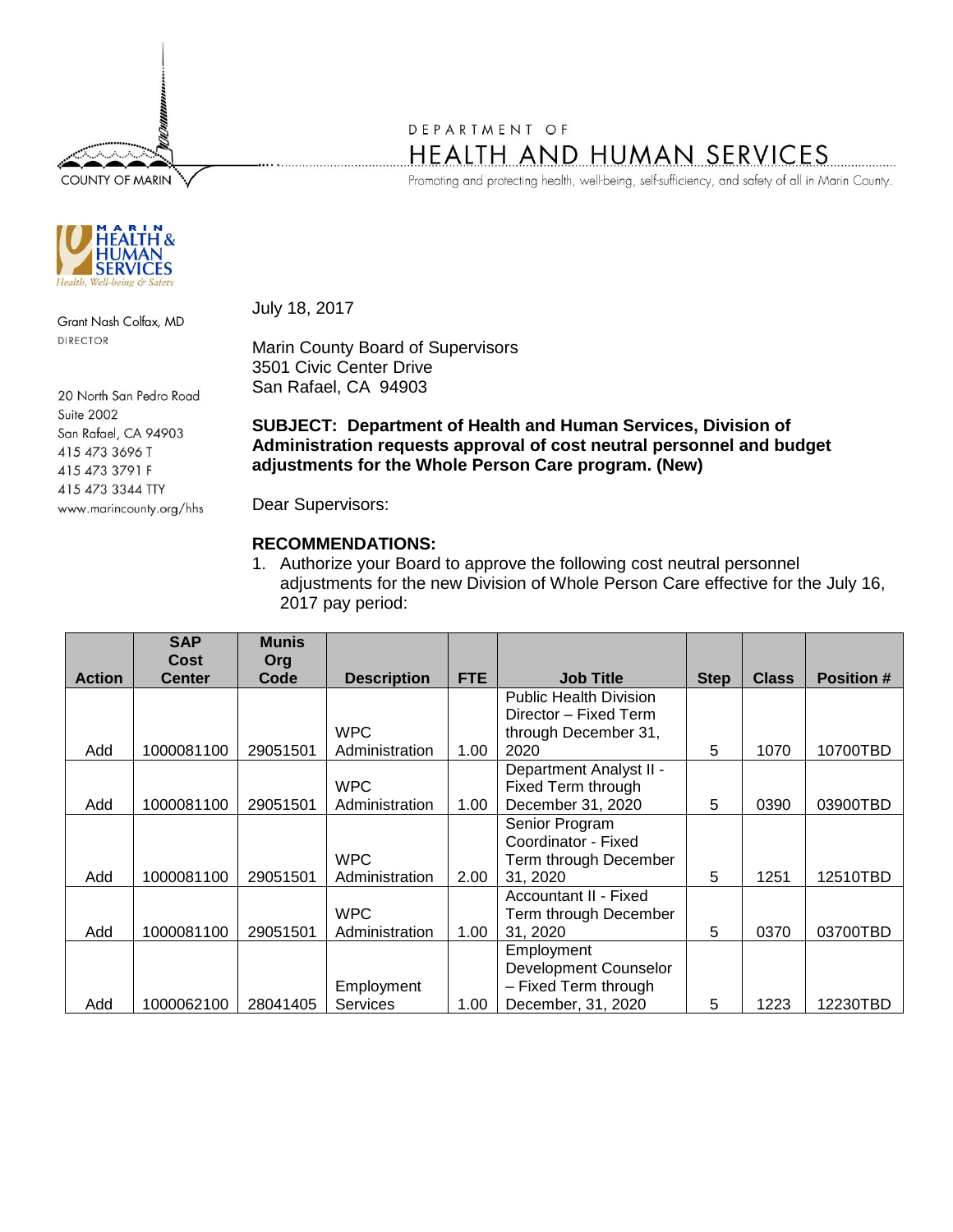2. Approve one-time FY 2017-18 adjustments appropriating \$2,500,000 of new Whole Person Care funding for fixed term positions and program budget:

| <b>Action</b>         | <b>Fund</b> | <b>Munis</b><br>Org<br>Code | <b>Organization Code</b><br><b>Name</b> | <b>Object</b><br>Code | <b>Object Code Name</b>             | <b>Budget</b><br><b>Adjustment</b><br>FY 2017-18 |
|-----------------------|-------------|-----------------------------|-----------------------------------------|-----------------------|-------------------------------------|--------------------------------------------------|
| Increase              | 2800        | 28041405                    | <b>Employment Services</b>              | 511110                | Salaries and Benefits               | \$118,458                                        |
| Increase              | 2900        | 29051501                    | <b>WPC Administration</b>               | 511110                | Salaries and Benefits               | \$751,409                                        |
| Increase              | 2900        | 29051501                    | <b>WPC Administration</b>               | 521910                | Maint-Bldg and Impr                 | \$6,180                                          |
| Increase              | 2900        | 29051501                    | <b>WPC Administration</b>               | 522310                | Misc Expense                        | \$6,000                                          |
| Increase              | 2900        | 29051501                    | <b>WPC Administration</b>               | 522410                | Office Expense                      | \$4,500                                          |
| Increase              | 2900        | 29051501                    | <b>WPC Administration</b>               | 522510                | Prof & Sp Svcs-Prof Svcs            | \$60,000                                         |
| Increase              | 2900        | 29051501                    | <b>WPC Administration</b>               | 522530                | Prof & Sp Svcs-Advt Mktg            | \$70,000                                         |
| Increase              | 2900        | 29051501                    | <b>WPC Administration</b>               | 522910                | <b>Rents and Leases</b>             | \$55,890                                         |
| Increase              | 2900        | 29051501                    | <b>WPC Administration</b>               | 522930                | Minor Equipment                     | \$25,000                                         |
| Increase              | 2900        | 29051501                    | <b>WPC Administration</b>               | 523210                | Sp Dept Exp-Edu Training            | \$6,000                                          |
| Increase              | 2900        | 29051501                    | <b>WPC Administration</b>               | 523410                | <b>Trans and Travel</b>             | \$9,000                                          |
| Increase              | 2900        | 29051501                    | <b>WPC Administration</b>               | 523510                | <b>Utilities</b>                    | \$6,180                                          |
| Increase              | 2900        | 29051502                    | <b>WPC Delivery</b>                     | 522510                | Prof & Sp Svcs-Prof Svcs            | \$20,000                                         |
| Increase              | 2900        | 29051502                    | <b>WPC Delivery</b>                     | 522710                | Prof & Sp Svcs-CBO<br>Contracts     | \$497,979                                        |
| Increase              | 2900        | 29051503                    | <b>WPC Services</b>                     | 522710                | Prof & Sp Svcs-CBO<br>Contracts     | \$893,018                                        |
|                       |             |                             |                                         |                       | <b>Total Expense</b>                | \$2,529,614                                      |
| Increase              | 2800        | 28041405                    | <b>Employment Services</b>              | 451210                | State-CFET-CA Food<br><b>Stamps</b> | (\$29,614)                                       |
| <b>Increase</b>       | 2900        | 29051501                    | <b>WPC Administration</b>               | 452610                | Federal-Other                       | (\$1,050,167)                                    |
| Increase              | 2900        | 29051503                    | <b>WPC Delivery</b>                     | 452610                | Federal-Other                       | (\$556, 815)                                     |
| Increase              | 2900        | 29051503                    | <b>WPC Services</b>                     | 452610                | Federal-Other                       | (\$893,018)                                      |
| <b>Total Revenue</b>  |             |                             |                                         |                       | (\$2,529,614)                       |                                                  |
| <b>Net Adjustment</b> |             |                             |                                         |                       | \$0                                 |                                                  |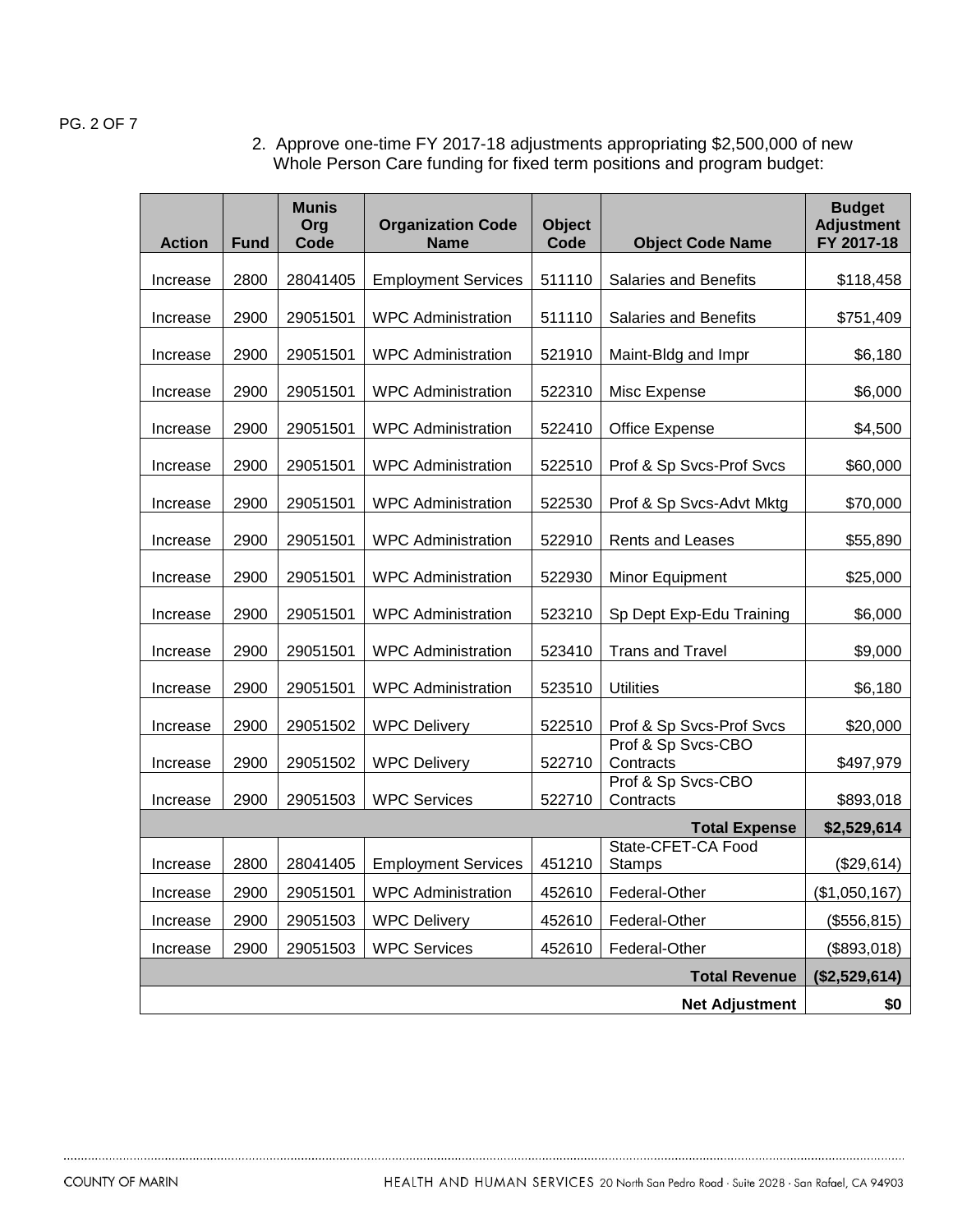PG. 3 OF 7

3. Approved one-time cost applied adjustments to transfer Whole Person Care related required match costs, and general funds revenues from the HHS Operating Fund 2800 to Whole Person Care Fund 2900:

| <b>Action</b>                   | <b>Fund</b> | <b>Munis</b><br>Org<br>Code | <b>Organization Code Name</b>       | <b>Object</b><br>Code | <b>Object Code</b><br><b>Name</b> | <b>Budget</b><br><b>Adjustment</b><br>FY 2017-18 |
|---------------------------------|-------------|-----------------------------|-------------------------------------|-----------------------|-----------------------------------|--------------------------------------------------|
|                                 |             |                             |                                     |                       | Intrafund                         |                                                  |
| Decrease                        | 2800        | 28011001                    | <b>General Administration</b>       | <b>TBD</b>            | <b>Transfer Out</b>               | (\$2,066,965)                                    |
|                                 |             |                             |                                     |                       | Intrafund                         |                                                  |
| Decrease                        | 2800        | 28021114                    | <b>Other Mental Health Services</b> | <b>TBD</b>            | <b>Transfer Out</b>               | (\$156,000)                                      |
|                                 |             |                             |                                     |                       | Intrafund                         |                                                  |
| Decrease                        | 2800        | 28031201                    | <b>Public Health Administration</b> | <b>TBD</b>            | <b>Transfer Out</b>               | $(\$40,595)$                                     |
|                                 |             |                             |                                     |                       | Intrafund                         |                                                  |
| Decrease                        | 2800        | 28031251                    | <b>Communicable Disease</b>         | <b>TBD</b>            | <b>Transfer Out</b>               | (\$87,680)                                       |
|                                 |             |                             |                                     |                       | Intrafund                         |                                                  |
| Decrease                        | 2800        | 28041411                    | PA Aid Payments                     | <b>TBD</b>            | <b>Transfer Out</b>               | (\$148,760)                                      |
|                                 |             |                             |                                     |                       | Intrafund                         |                                                  |
| Decrease                        | 2800        | 28041405                    | <b>Employment Services</b>          | <b>TBD</b>            | <b>Transfer Out</b>               | (\$88, 844)                                      |
| <b>Total Expense</b>            |             |                             |                                     |                       |                                   | (\$2,588,844)                                    |
|                                 |             |                             |                                     |                       | <b>HHSOP Transfer</b>             |                                                  |
| Decrease                        | 2800        | 28011001                    | <b>General Administration</b>       | 480540                | In Discretionary                  | \$2,066,965                                      |
|                                 |             |                             |                                     |                       | <b>HHSOP Transfer</b>             |                                                  |
| Decrease                        | 2800        | 28021111                    | <b>Adult Mental Health</b>          | 480540                | In Discretionary                  | \$156,000                                        |
|                                 |             |                             |                                     |                       | <b>HHSOP Transfer</b>             |                                                  |
| Decrease                        | 2800        | 28031231                    | <b>Public Health Preparedness</b>   | 480540                | In Discretionary                  | \$128,275                                        |
|                                 |             |                             |                                     |                       | <b>HHSOP Transfer</b>             |                                                  |
| Decrease                        | 2800        | 28041401                    | <b>Adult Social Services Admin</b>  | 480540                | In Discretionary                  | \$148,760                                        |
| <b>Total Revenue</b>            |             |                             |                                     |                       | \$2,500,000                       |                                                  |
| <b>Net Adjustment Fund 2800</b> |             |                             |                                     |                       | (\$88, 844)                       |                                                  |

|                                 |             | <b>Munis</b><br>Org |                               | <b>Object</b> | <b>Object Code</b>    | <b>Budget</b><br><b>Adjustment</b> |
|---------------------------------|-------------|---------------------|-------------------------------|---------------|-----------------------|------------------------------------|
| <b>Action</b>                   | <b>Fund</b> | Code                | <b>Organization Code Name</b> | Code          | <b>Name</b>           | FY 2017-18                         |
|                                 |             |                     |                               |               | Intrafund             |                                    |
| Increase                        | 2900        | 29051501            | <b>WPC Administration</b>     | TBD           | Transfer In           | \$427,398                          |
|                                 |             |                     |                               |               | Intrafund             |                                    |
| Increase                        | 2900        | 29051502            | <b>WPC Delivery</b>           | TBD           | Transfer In           | \$1,046,078                        |
|                                 |             |                     |                               |               | Intrafund             |                                    |
| Increase                        | 2900        | 29051503            | <b>WPC Services</b>           | TBD           | Transfer In           | \$1,115,368                        |
|                                 |             |                     |                               |               | <b>Total Expense</b>  | \$2,588,844                        |
|                                 |             |                     |                               |               | <b>HHSOP Transfer</b> |                                    |
| Increase                        | 2900        | 29051501            | <b>WPC Administration</b>     | 480540        | In Discretionary      | (\$427,398)                        |
|                                 |             |                     |                               |               | <b>HHSOP Transfer</b> |                                    |
| Increase                        | 2900        | 29051502            | <b>WPC Delivery</b>           | 480540        | In Discretionary      | (\$957,234)                        |
|                                 |             |                     |                               |               | <b>HHSOP Transfer</b> |                                    |
| Increase                        | 2900        | 29051503            | <b>WPC Services</b>           | 480540        | In Discretionary      | (\$1,115,368)                      |
|                                 |             |                     |                               |               | <b>Total Revenue</b>  | (\$2,500,000)                      |
| <b>Net Adjustment Fund 2900</b> |             |                     |                               |               | \$88.844              |                                    |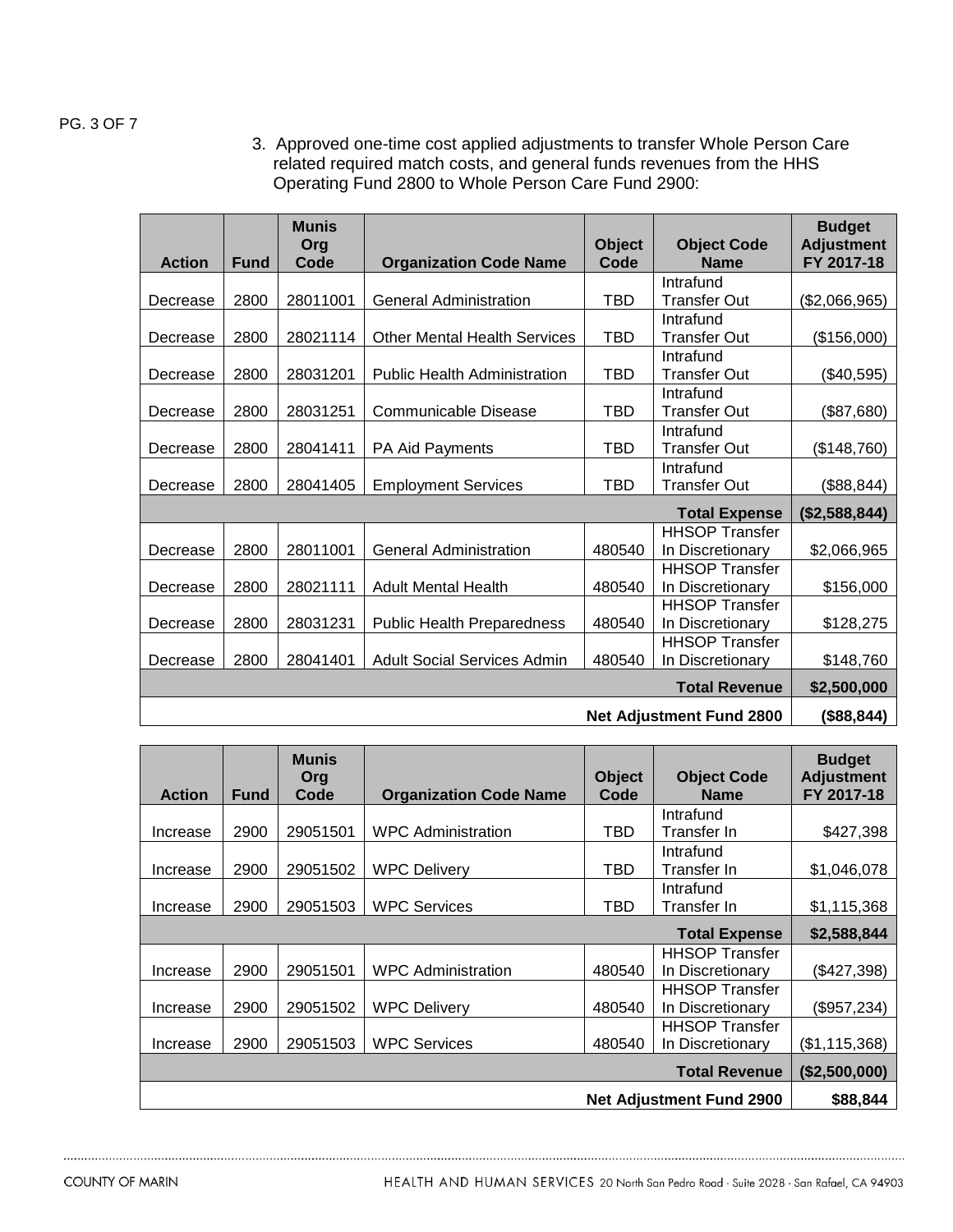4. Approve one-time FY 2017-18 budget adjustments for required match to California Department of Health Care Services:

**SUMMARY:** On June 12, 2017, the California Department of Health Care Services (DHCS) Whole Person Care Program approved the Department's Whole Person Care (WPC) application enabling the Department to draw down new federal revenue. The Department is returning to your Board for approval to appropriate \$2,500,000 of these new federal funds for FY 2017-18 to establish new fixed term positions and operating budget that will be reimbursed by new WPC revenue. Additionally, the Department requests approval of budget adjustments related to the Department's 50% required match.

The Department's WPC proposal shifts the business model to reimbursing providers for improved health outcomes and will provide \$5 million dollars per calendar year for four years, a total of \$10 million dollars in new federal revenue and \$10 million dollars required County match which is already part of the existing baseline budget. WPC is a cross-sectoral, interdepartmental, multi-disciplinary "Housing First" collective impact strategy to address the social determinants of health; focus on high utilizers of the healthcare system, reduce homelessness, increase initiation of alcohol and/or other drug treatment, and decrease emergency room visits and hospitalizations. While the Department is serving as the WPC lead agency, representatives from many community agencies will have a role in the implementation of the WPC pilot.

The WPC pilot will build upon existing programs and services by implementing a unified, coordinated entry and care management system; by standardizing screening, assessments, and care planning; and, by promoting bi-directional information sharing and care coordination among providers. WPC's goal is for this systems-level change to result in new, coordinated and sustainable approaches to meeting the needs of high-risk, high-cost Medi-Cal beneficiaries. An essential element of WPC is effectively building upon and braiding programs, services, and interventions that are working well and ensuring these efforts are integrated and leveraged. For example, the WPC pilot will build on Behavioral Health and Recovery Services' (BHRS) Full-Service Partnerships, community-based coalitions of homeless service providers, and, Probation's post-release interventions.

WPC aims to address the needs of two target Medi-Cal adult populations, individuals (approximately 1,068) who experience homelessness or are precariously housed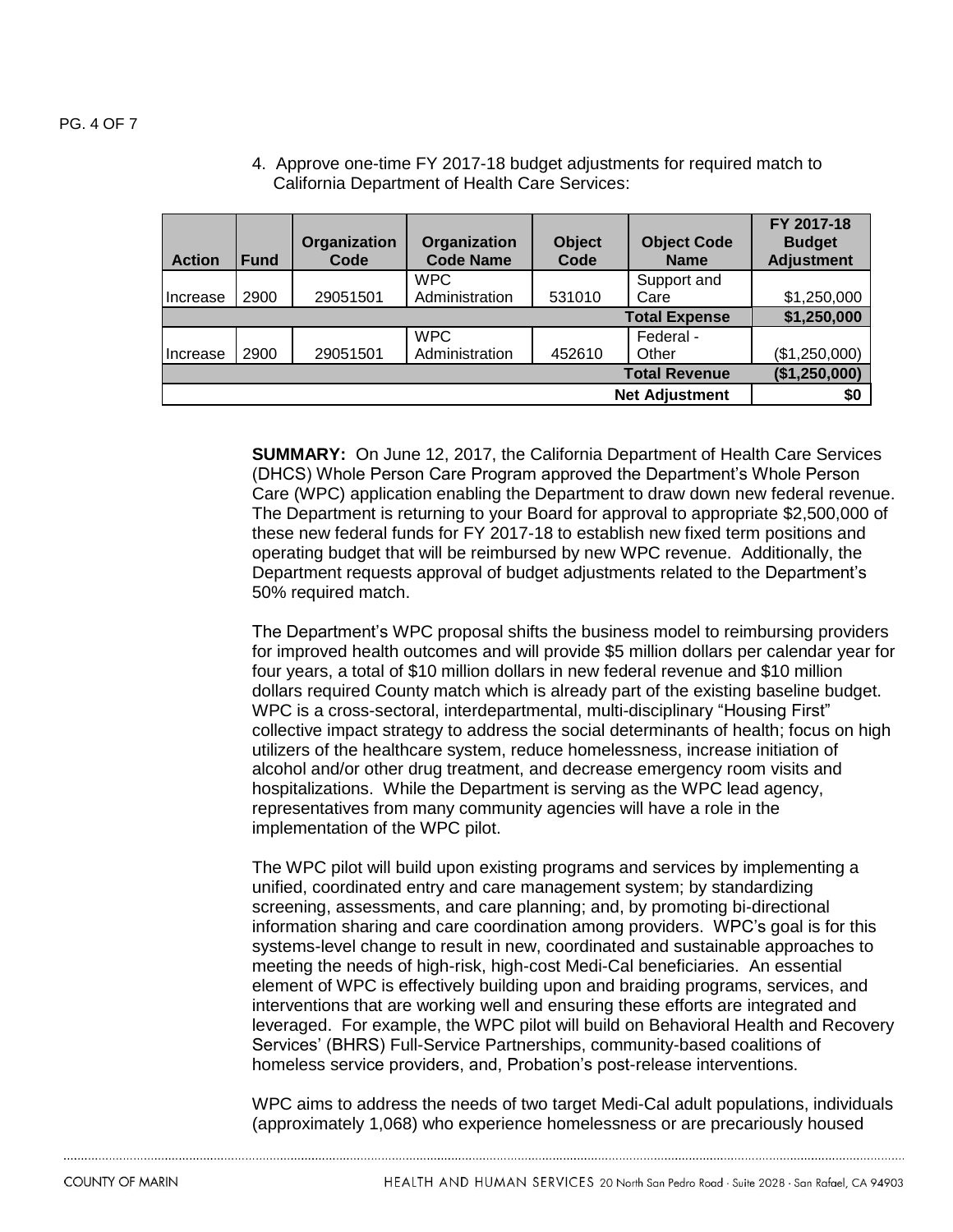PG. 5 OF 7

and individuals (approximately 2,968) who experience complex medical conditions, behavioral health issues, and/or lack social supports that interfere with standards of care and result in high utilization and costs. The WPC pilot presents a unique opportunity to develop and test new approaches to improve health outcomes, especially among populations whose health and well-being is significantly affected by the social determinants of health (e.g. housing, employment, social support, etc.).

Participating contract community based agencies will provide screenings, assessments, and referrals to match individuals in these target populations to the right resources at the right time through engagement, standardized screenings and assessments, comprehensive care plans with person-centered, evidence-based interventions, and, effective and appropriate referrals across the full continuum of care. Additionally, individuals in both target populations will also have an opportunity to receive person-centered care planning and comprehensive case management services. Homeless and precariously housed individuals will also access housingbased case management if needed.

The Department is returning to your Board for approval of a WPC budget and new, fully cost-covered, fixed term WPC positions to begin implementing this new model:

- $\checkmark$  Add a 1.00 full time equivalent (FTE) Public Health Division Director fixed term position thru December 31, 2020 in WPC Administration. The position will determine and implement programmatic and operational decisions for the Whole Person Care division; serve as a liaison with DHCS, promote and ensure integration of the WPC program and its activities with other programs and departments, community partners, and service providers; assure compliance with WPC grant requirements and provide direct and/or indirect management of staff.
- $\checkmark$  Add a 1.00 FTE Department Analyst II fixed term position thru December 31, 2020 in WPC Administration to provide data analytics to support service delivery, performance monitoring, and to comply with WPC grant requirements. Duties include collecting data from participating agencies, conducting analytical studies to develop, implement, evaluate and improve the WPC pilot; completing quarterly quality improvement reports and midyear and annual DHCS required reports; and making program recommendations based on existing research, implementation experience, and data from new and existing system components.
- $\checkmark$  Add 2.00 FTE Senior Program Coordinator fixed term positions thru December 31, 2020 in WPC Administration. The positions will assure effective coordination of services between the Divisions of WPC, Behavioral Health and Recovery Services, and Aging and Adult Services and with participating community agencies. Other duties include facilitating communication and coordination between WPC providers and participants; helping provider staff from participating agencies navigate the system of care; coordinating weekly care conferences of participating agencies; providing technical assistance to help agencies maximize service efficiency and input data into electronic systems; and prepare and manage agency contracts.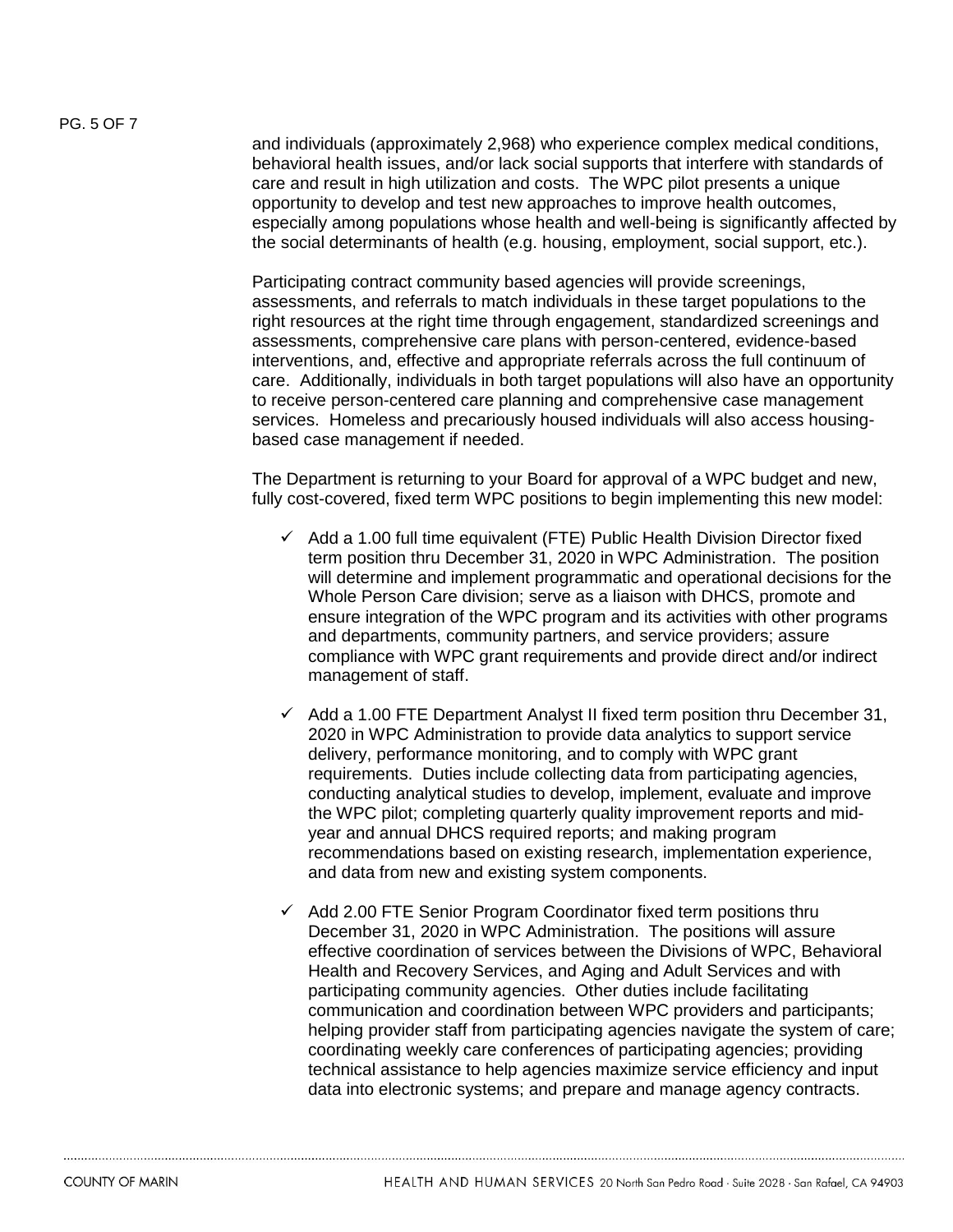- $\checkmark$  Add a 1.00 FTE Accountant II fixed term position thru December 31, 2020 in WPC Administration to provide a full range of accounting and fiscal support for the WPC division. Duties include budget planning and development; general accounting functions; cost applied calculations, analysis, and reporting; fiscal monitoring of contracts; financial reconciliations and reports; accounts payable and accounts receivable functions; journal vouchers; and maintaining accurate fiscal documentation for the WPC grant.
- $\checkmark$  Add a 1.00 FTE Employment Development Counselor fixed term position thru December 31, 2020 in Employment Services to assist homeless and precariously housed individuals. Duties include providing case management services; developing and implementing individual training and employment plans and monitoring clients' progress; assessing clients' potential barriers; providing appropriate advice, information, referrals, resource materials, and other assistance to assist with resolving such barriers in order to obtain and retain jobs; and assisting clients in the acquisition of skills related to job searches, problem solving, and interpersonal communications.

The proposed cost neutral personnel adjustments will result in a net 6.00 FTE increase in fixed term positions and no increase in ongoing staffing for the department. The proposed vacant positions will be filled through a competitive recruitment process. The proposed actions also establish a FY 2017-18 operating budget for the new Whole Person Care Division's three subprograms: WPC Administration, WPC Delivery, and WPC Services.

**COMMUNITY BENEFITS:** The proposed actions allow the Department to begin implementing its WPC pilot program to provide comprehensive coordinated health, behavioral health, and social services for individuals resulting in better health outcomes.

**FISCAL IMPACT:** The proposed actions do not increase net County cost. Through the proposed budget adjustments, \$2,500,000 of new cost is being appropriated in FY 2017-18 in the new WPC fund which will be reimbursed by \$2,500,000 in new federal WPC revenue. Additionally, \$2,500,000 in existing Department cost, representing the Department's 50% required match, is being transferred from the Department's operating fund to the WPC fund.

The proposed 1.00 FTE Employment Development Counselor fixed term position is fully cost covered by a combination of WPC and Employment Services State Food Stamp revenue. The position was added in the Employment Services Org Code 28041405 so that 25% of the personnel expense could be claimed and reimbursed with State Food Stamp revenue; 75% of the personnel expense will be transferred to the WPC Delivery Org Code 29051502 and reimbursed by new WPC revenue. The remaining proposed 5.00 FTE fixed term positions are fully cost covered by new WPC revenue.

The final proposed budget adjustment of \$1,250,000 is for the transfer of required County match to DHCS. The Department will work with the CAO to make necessary budget adjustments for subsequent fiscal years as part of either the baseline or monthly budget adjustment process.